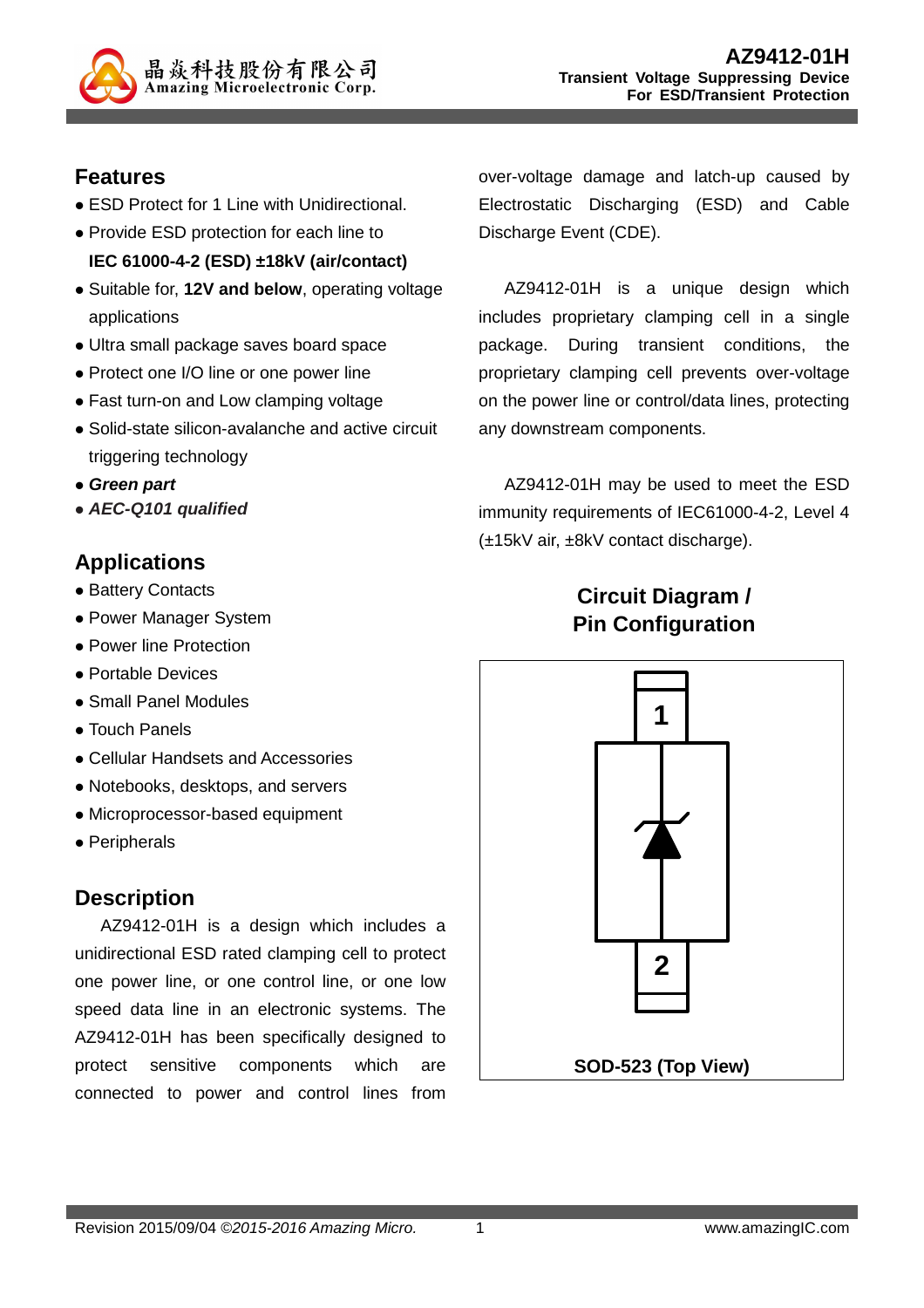

#### **SPECIFICATIONS**

| <b>ABSOLUTE MAXIMUM RATINGS</b>                |                            |                 |              |  |
|------------------------------------------------|----------------------------|-----------------|--------------|--|
| <b>PARAMETER</b>                               | <b>SYMBOL</b>              | <b>RATING</b>   | <b>UNITS</b> |  |
| Operating Supply Voltage (pin-1 to pin-2)      | $V_{DC}$                   | 13.2            | V            |  |
| pin-1 to pin-2 ESD per IEC 61000-4-2 (Air)     | $V_{ESD-1}$                | ±18             | kV           |  |
| pin-1 to pin-2 ESD per IEC 61000-4-2 (Contact) | $V_{ESD-2}$                | ±18             | kV           |  |
| <b>Lead Soldering Temperature</b>              | ${\sf T}_{\sf SOL}$        | 260 (10 sec.)   | $^{\circ}C$  |  |
| <b>Operating Temperature</b>                   | $\mathsf{T}_{\mathsf{OP}}$ | $-55$ to $+125$ | $^{\circ}C$  |  |
| Storage Temperature                            | ${\mathsf T}_{\text{STO}}$ | $-55$ to $+150$ | $^{\circ}C$  |  |

| <b>ELECTRICAL CHARACTERISTICS</b>       |                      |                                                                                               |             |            |            |              |
|-----------------------------------------|----------------------|-----------------------------------------------------------------------------------------------|-------------|------------|------------|--------------|
| <b>PARAMETER</b>                        | <b>SYMBOL</b>        | <b>CONDITIONS</b>                                                                             | <b>MINI</b> | <b>TYP</b> | <b>MAX</b> | <b>UNITS</b> |
| Reverse                                 |                      |                                                                                               |             |            |            |              |
| Stand-Off                               | $V_{RWM}$            | Pin-1 to pin-2, $T=25$ °C.                                                                    |             |            | 12         | $\vee$       |
| Voltage                                 |                      |                                                                                               |             |            |            |              |
| Reverse                                 |                      | $V_{RWM}$ = 12V, T=25 °C, pin-1 to                                                            |             |            |            |              |
| Leakage Current                         | $I_{\text{Leak}}$    | pin-2.                                                                                        |             |            | 1          | μA           |
| Reverse                                 |                      |                                                                                               |             |            |            |              |
| <b>Breakdown</b>                        | $V_{BV}$             | $I_{\text{BV}}$ = 1mA, T=25 °C, pin-1 to pin-2                                                | 13.5        |            | 18         | $\vee$       |
| Voltage                                 |                      |                                                                                               |             |            |            |              |
| Forward Voltage                         | $V_F$                | $I_F = 15 \text{mA}$ , T=25 °C, pin-2 to pin-1                                                | 0.6         |            | 1.2        | V            |
| <b>ESD Clamping</b><br>Voltage (Note 1) | $V_{\text{clamp}}$   | IEC 61000-4-2 +8kV ( $I_{TLP}$ = 16A),<br>Contact mode, $T=25\text{ °C}$ , pin-1 to<br>pin-2. |             | 20         |            | $\vee$       |
| <b>ESD Dynamic</b>                      |                      | IEC 61000-4-2 0~+8kV, T=25 °C,                                                                |             |            |            |              |
| Turn-on                                 | R <sub>dynamic</sub> | Contact mode, pin-1 to pin-2.                                                                 |             | 0.26       |            | Ω            |
| Resistance                              |                      |                                                                                               |             |            |            |              |
| Channel Input                           |                      | $V_R = 0V$ , f = 1MHz, T=25 °C, pin-1                                                         |             | 40         | 50         |              |
| Capacitance                             | $C_{IN}$             | to pin-2.                                                                                     |             |            |            | рF           |

Note 1: ESD Clamping Voltage was measured by Transmission Line Pulsing (TLP) System.

TLP conditions:  $Z_0 = 50\Omega$ ,  $t_p = 100$ ns,  $t_r = 1$ ns.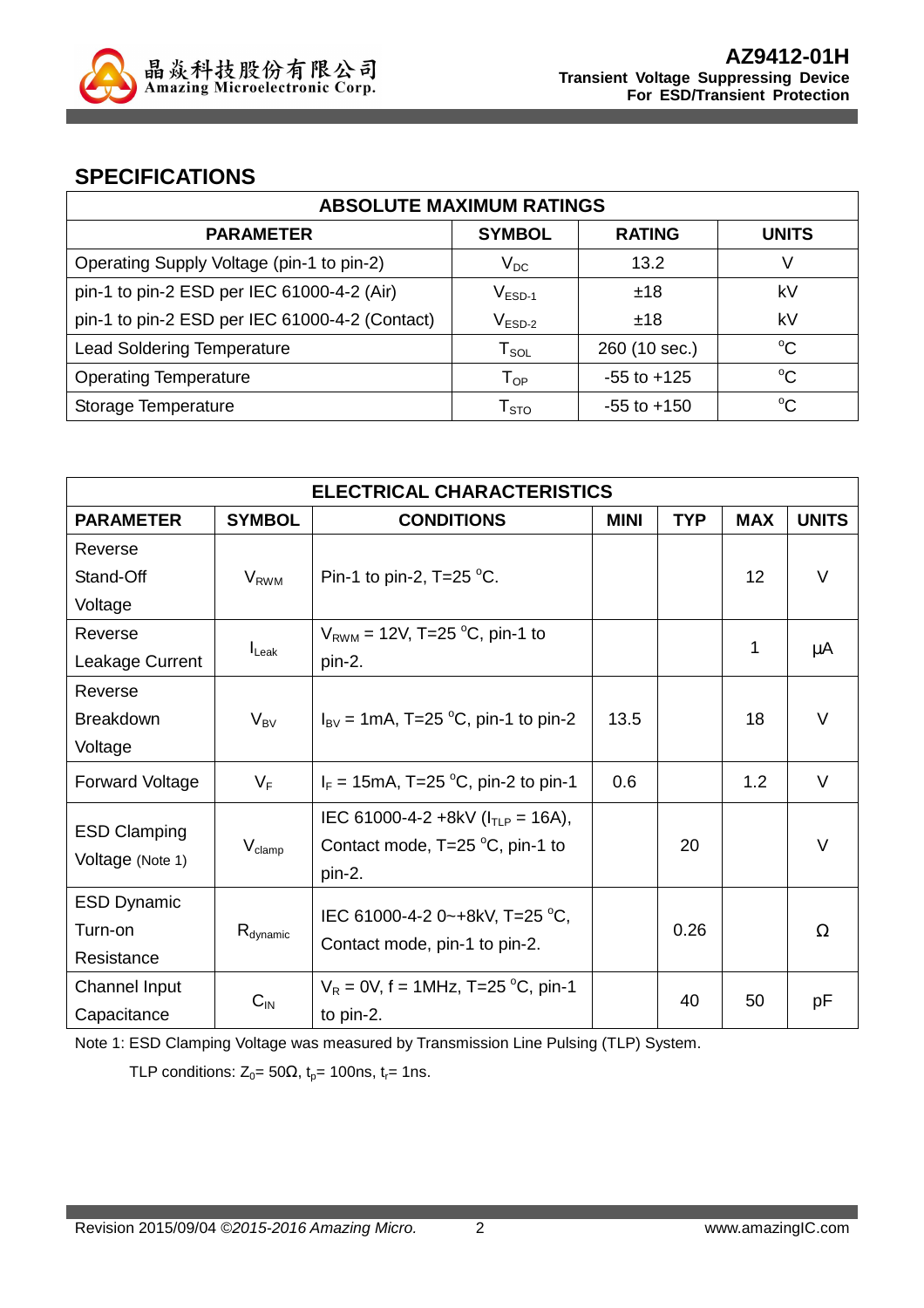

### **Typical Characteristics**



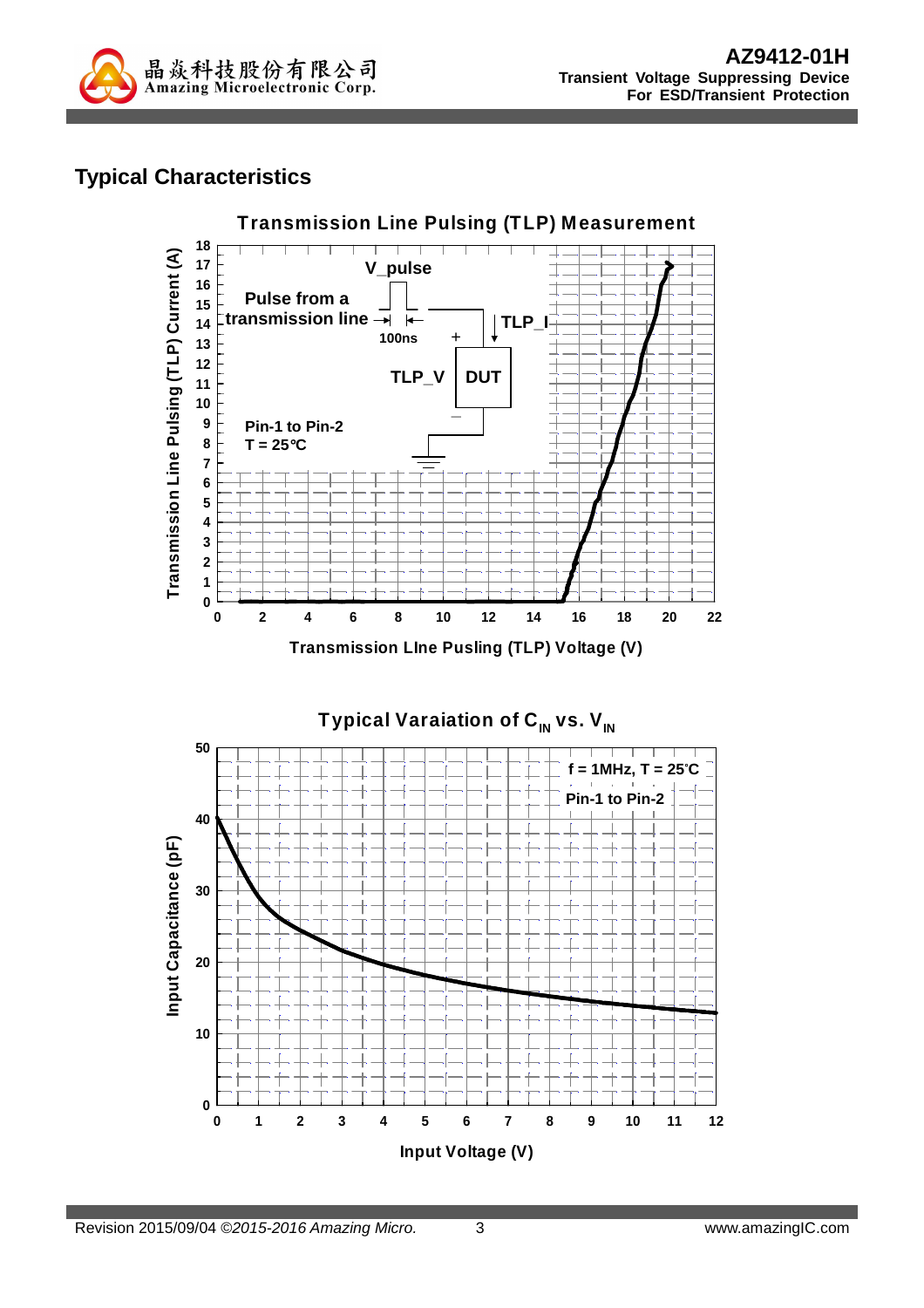

### **Applications Information**

The AZ9412-01H is designed to protect one line against System ESD pulses by clamping them to an acceptable reference.

The usage of the AZ9412-01H is shown in Fig. 1. Protected lines, such as data lines, control lines, or power lines, are connected at pin 1. The pin 2 should be connected directly to a ground plane on the board. All path lengths connected to the pins of AZ9412-01H should be kept as short as possible to minimize parasitic inductance in the board traces.

In order to obtain enough suppression of ESD induced transient, good circuit board is critical. Thus, the following guidelines are recommended:

- Minimize the path length between the protected lines and the AZ9412-01H.
- Place the AZ9412-01H near the input terminals or connectors to restrict transient coupling.
- The ESD current return path to ground should be kept as short as possible.
- Use ground planes whenever possible.
- NEVER route critical signals near board edges and near the lines which the ESD transient easily injects to PCB internal circuit.



**Fig. 1 ESD protection scheme by using AZ9412-01H.**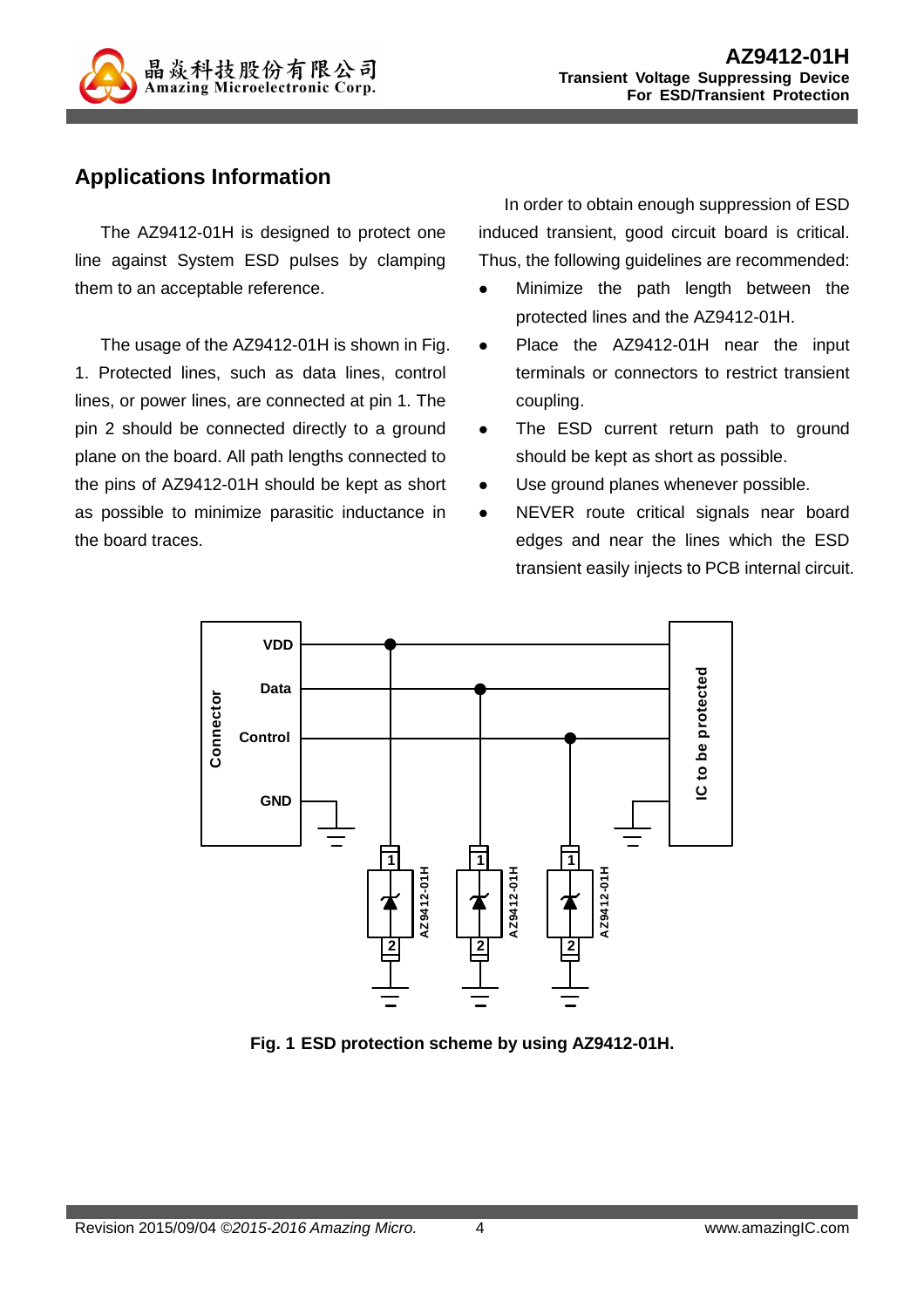

**Mechanical Details SOD-523 PACKAGE DIAGRAMS**  TOP VIEW **DbE E1 Signal Pin Indication** SIDE VIEW **A C**

#### **PACKAGE DIMENSIONS**

|                |      | <b>Millimeters</b> | <b>Inches</b> |       |  |
|----------------|------|--------------------|---------------|-------|--|
| <b>Symbol</b>  | MIN. | MAX.               | MIN.          | MAX.  |  |
| A              | 0.5  | 0.77               | 0.020         | 0.030 |  |
| b              | 0.25 | 0.35               | 0.010         | 0.014 |  |
| C              | 0.08 | 0.2                | 0.003         | 0.008 |  |
| D              | 0.7  | 0.9                | 0.028         | 0.035 |  |
| Е              | 1.1  | 1.3                | 0.043         | 0.051 |  |
| E <sub>1</sub> | 1.5  | 1.7                | 0.059         | 0.067 |  |

**LAND LAYOUT**



Notes:

This LAND LAYOUT is for reference purposes only. Please consult your manufacturing partners to ensure your company's PCB design guidelines are met.

# **MARKING CODE**



p = Device Code  $X = Date Code$ 

| <b>Part Number</b> | <b>Marking Code</b> |  |
|--------------------|---------------------|--|
| AZ9412-01H         |                     |  |
| (Green Part)       | pХ                  |  |

Note : Green means Pb-free, RoHS, and Halogen free compliant.